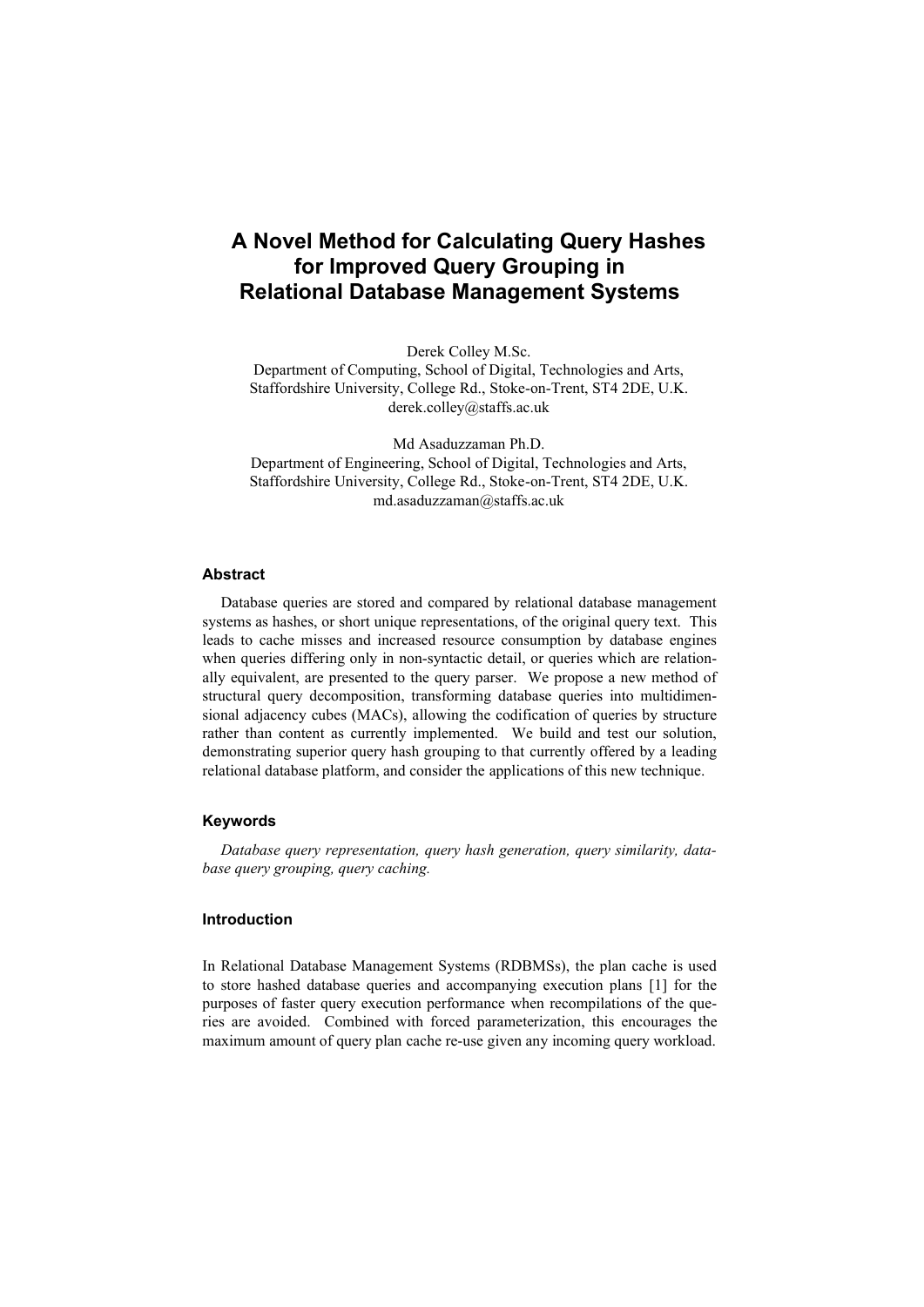However, despite database queries being extrusions of the relational algebra [2], albeit often with language-specific additions or amendments, a computational approach is not used when queries are compared to existing queries in the cache. Instead, queries are treated as if they were natural language constructs. This leads to inefficiencies; differences in column selection, join construction or even whitespace within two queries leads to the misidentification of these queries as separate constructs and plan recompilation can be forced as a result, worsening query performance. When parameterisation is absent, this effect is amplified [1]. This issue is exacerbated by object-relational mapping frameworks which produce database queries automatically at runtime, often using anti-patterns such as nesting or row-by-row query production to the detriment of query plan re-use [3, 4, 5].

In this paper, we present a novel method of query representation using a threedimensional adjacency matrix to represent structural similarity between objects within queries, intended as an alternative to the existing hashing and comparison process within RDBMSs. By using concepts from the relational algebra [2], we show how similar queries can be grouped by examining the relationships between objects within the query, in contrast to text comparison, and consequently query plan re-use can be significantly improved. We test our approach against Microsoft SQL Server 2017.

#### **Related Work**

Relational database queries are structured blocks of text that follow a set of syntactic rules [6], although RDBMSs diverge from the SQL standard in many key areas, particularly syntactically. When a query is presented to an RDBMS from a calling application, it is first treated as narrative text and parsed, then bound. The algebriser creates a 'query fingerprint' – a hash – and checks the plan cache for the existence of the hash [1]. Should the hash already exist, the next steps in the query execution cycle are skipped and the execution plan already associated with the found hash is re-used.

This tokenisation, algebrisation and hashing of the query is not seamless. Minor variations in query presentation, unrelated to the relational form of the query, can cause cache misses. The change in use from static, inline queries to dynamically generated queries from ORM frameworks together with increases in velocity, volume and variety [3, 7] increase the heterogeneity of queries presented to the relational database layer and as such contribute to the deficit in query plan re-use.

The general technique for semantic parsing was introduced by DeRemer [8] from a seminal paper by Knuth [9] on general LR-type parsers. The 'LALR(1)' parser is a simplified left-to-right, bottom-to-top parser of a token stream that does not require backtracking to apply rules and is memory-efficient. In relational databases, techniques including Yacc compilers [10] are used to generate parse trees. The resultant trees are stored in a parsing table for use by the next stage of the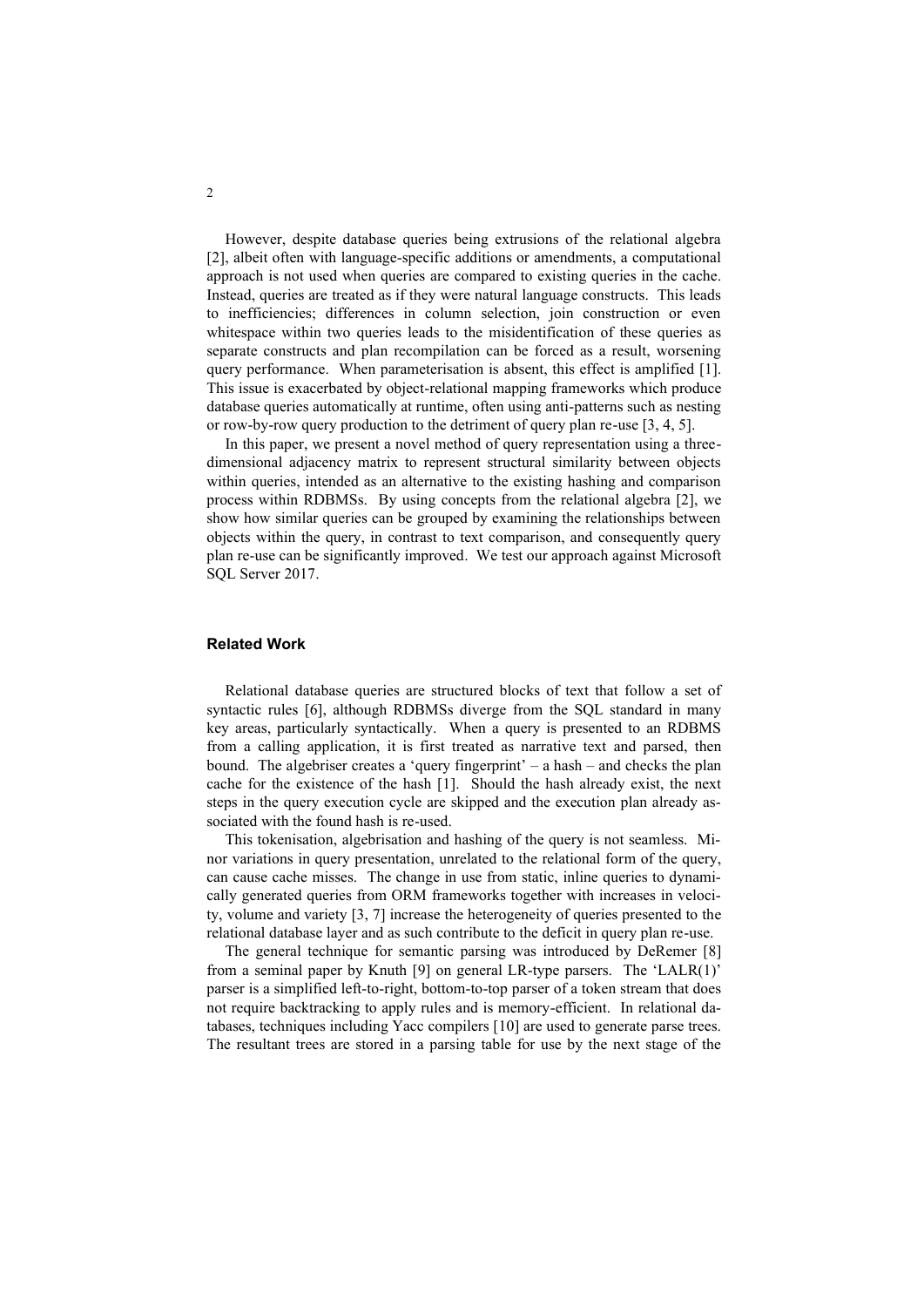query optimisation process. With minor variations in the entry points for the parser and the resulting data structures, this parsing process is identical across various database management systems.

Repeated presentations of a query can result in repeated parsing and optimisation despite the process having already been followed for antecedent queries which are structurally, semantically, or functionally identical. The use of a better query comparison method, one based on computational query representation rather than semantic query representation, has the potential to reduce the proportion of query recompilations. The ability to identify similar queries yields advantages such as the re-use of a previously generated execution plan, eliminating the optimisation steps and lowering the time taken to process the query, and the ability to cache the intermediary objects such as the parse tree which reduces the space required for the plan metadata in memory, increasing memory capacity for other queries.

In some implementations, queries can also be prepared, or parameterised. The process of preparing queries means to identify the parameters within the query and remove them to a separate list of key-value parameter pairs, to be substituted into the query at run-time. There are advantages to this approach including greater query re-use and interoperability with wider data processing platforms [11]. However, this approach is dependent on the implementation of the RDBMS. An additional mitigation is that queries which are frequent often refer to objects which have their pages stored in a buffer cache meaning a large portion of data retrieval can take place in-memory without reference to the disk subsystem, significantly reducing I/O costs and reducing the query execution time to the advantage of the user.

Checks for query similarity are primitive by design because the query execution process by necessity must be extremely swift and so an excessive level of query pre-processing would impact overall query execution time. The limitations of current approaches in query parsing, storage and recompilation open new avenues for exploring query parsing alternatives and supplementary techniques for reducing the workload sent to the query parsing process through query preprocessing.

# **Methodology**

We propose an alternative method of relational query representation, based on a) identifying the relationships between elements in the query and b) describing the type of relationship, the whole to form a directed graph. In such a representation, each object in the query (column name, or table or view name) becomes a node in the graph, and the relationship type between nodes is categorised as either: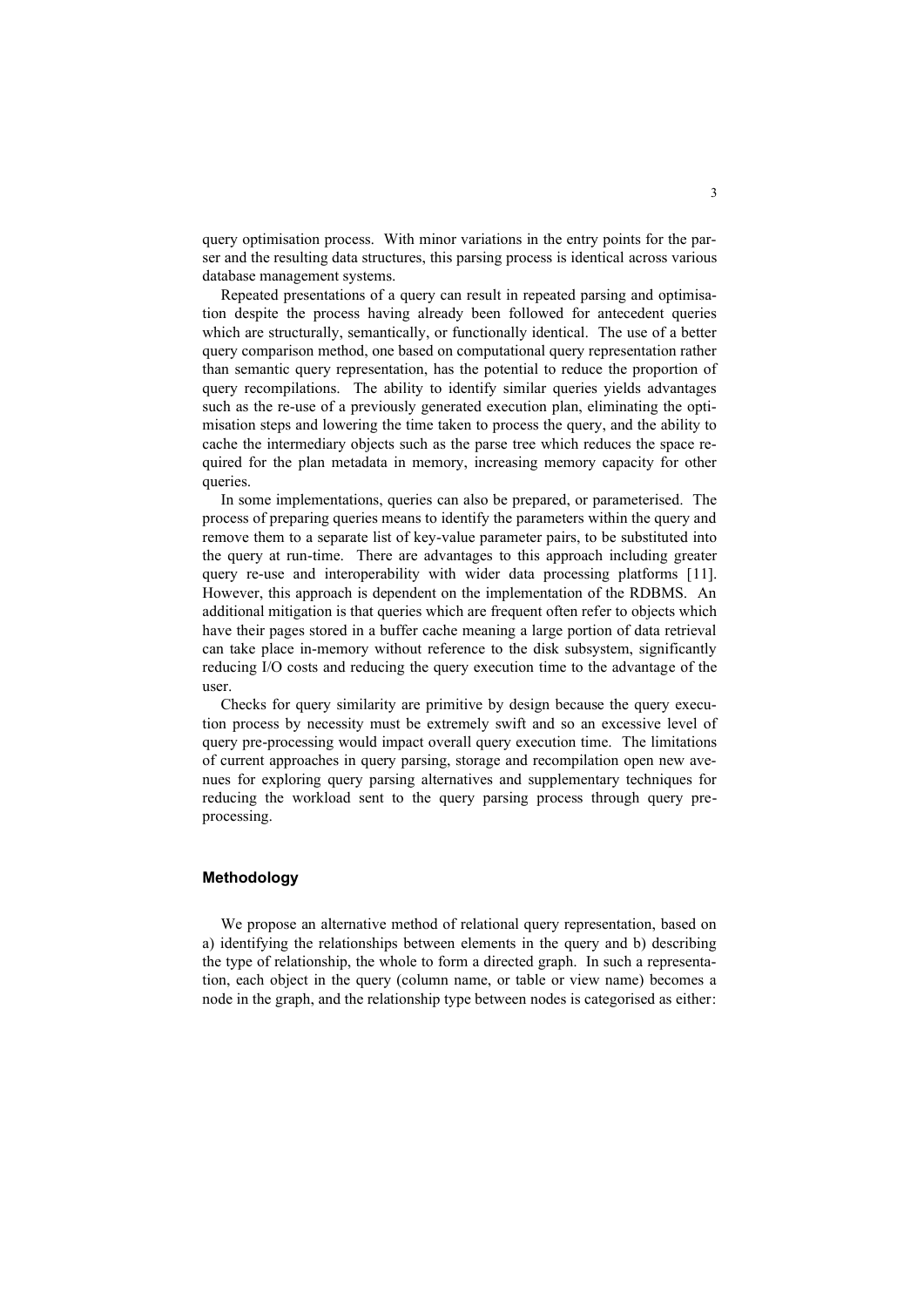- *Membership* (column name is a member of a table)
- Intersection (a relationship between two tables, typically an inner or outer JOIN)
- *Predication* (a condition, by way of an operator such as =, < or >, is placed on the relationship)
- *Projection* (the node is a subset of another node).

Although this structure resembles a parse tree (an acyclic graph), it is constructed from the objects and the type of relationship they have with each other, rather than the relational operators alone, and consequently has a different abstract (and internal) representation.

This directed graph can be represented in terms of the adjacency of the nodes, in a construct called an adjacency matrix. It can be represented as a 3-dimensional binary adjacency matrix (termed a "multidimensional adjacency cube", or MAC), which represents the structure of the query in a binary medium. The *i* and *j* axes are comprised of an ordered node list, and the *k* axis is a type-representation. We notate |Cx| to mean the node cardinality, or number of nodes, of any given cube Cx. Thus, any intersection of the three axes *i*, *j* and *k* indicates a relationship exists and contains the value 1, and all other intersections contain 0. The result is a multidimensional list. The process is illustrated in Fig. 1.



*Fig. 1: Process flow of the query transformation process*

Our process is split into five distinct steps.

**Parsing:** Using linear tokenisation, we split the query into distinct atomic elements, or *words*. We state that this parsing process *P* takes as input a query *Q* which consists of a set of words *w*. We apply a series of functions *f* over combinations of *w* in *Q* to produce a set *S* of tuples *t*, of which each *t* consists of exactly three values  $t_1$ ,  $t_2$  and  $t_3$  – two objects, and a type description derived from the purpose of the object pair in the query (1).

4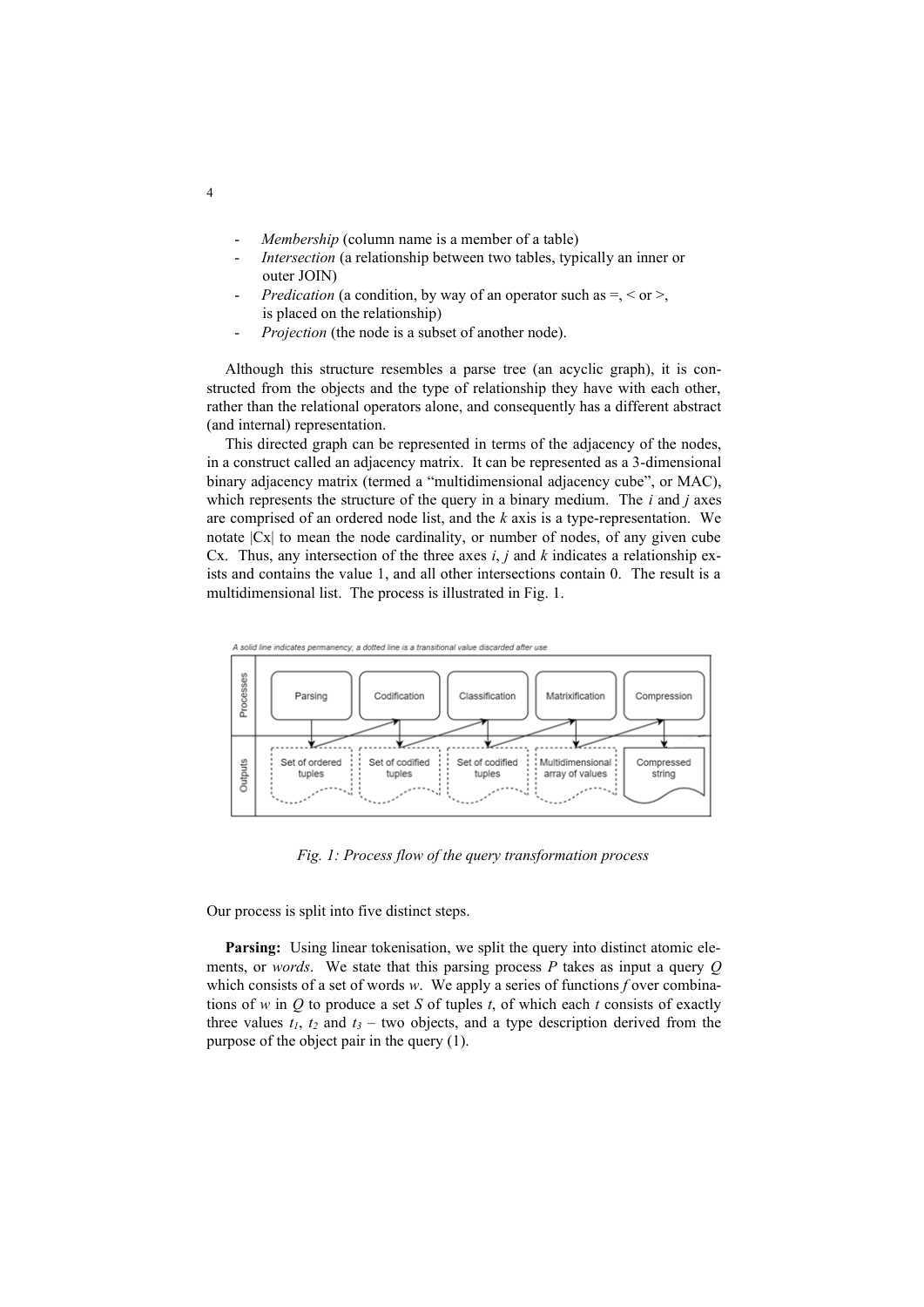$$
P = \forall f (w \in Q) \to S \text{ and}
$$
  
\n
$$
S = \forall t \in S, t = (t_1, t_2, t_3)
$$
 (1)

**Codification:** We codify each object and each operator with a shorthand notation. We replace literals with a single non-unique shorthand placeholder. We state that for all object members  $(t_1, t_2)$  of set S, we replace each  $t_1, t_2$  with a codification of  $t_1$ ,  $t_2$ , designated  $c(t_1)$  or  $c(t_2)$ .  $t_3$  is left intact (2):

$$
S = \forall t_1, t_2 \in S, t_1 = c(t_1), t_2 = c(t_2), t_3 = t_3 \tag{2}
$$

**Classification:** For each tuple in S, we classify each object *o<sup>1</sup>* in each tuple as either a selection, a member, a predicate or an intersection on object *o<sup>2</sup>* in the tuple. Each of these terms are used in their relational or set-theoretic sense; a selection is  $\sigma$  of values over a relation R; a member is an element x that belongs to a set A such that  $x \in A$ ; a predicate is a condition placed on a selection or more formally, the expression that is  $\varphi$  in the selection  $\sigma$  of values over a relation R subject to the propositional expression  $\varphi$ ; and an intersection is a natural join  $\varphi$ , theta join  $\theta$ , semi-join  $\ltimes$  and  $\rtimes$ , left-outer and right-outer join  $\ltimes$  and  $\ltimes$  (we exclude the antijoin  $\triangleright$ ). The output is a temporary set, which we then order alphabetically by object code and deduplicate. This set, designated *K*, consists of a distinct list of object pairs  $(o<sub>1</sub>, o<sub>2</sub>)$  and a classification *c* arranged as a tuple (3).

$$
\forall o \in S, K = f(x)f(y)\{o^1(o_1, o_2, c), \dots o^n(o_1, o_2, c)\}
$$

[where  $c \in C$  ('selection', 'membership', 'predication', 'intersection')  $(3)$ and f(x) f(y) represent deduplication and ordering, respectively]

**Matrixification:** The matrixification function *f(K)* arranges each object on virtual X, Y and Z axes with every object appearing on both X and Y axes in every Z slice. The Z axis has a cardinality  $|Z|$  of 4, consisting of a slice for each classification, selection, membership, predication and intersection. For every relationship on axes X, Y and Z, we mark the value at the intersection with the value 1. We mark all other intersections with the value 0. The output is a 3-dimensional matrix M which we represent as two matrices below, showing axes XY and YZ (4).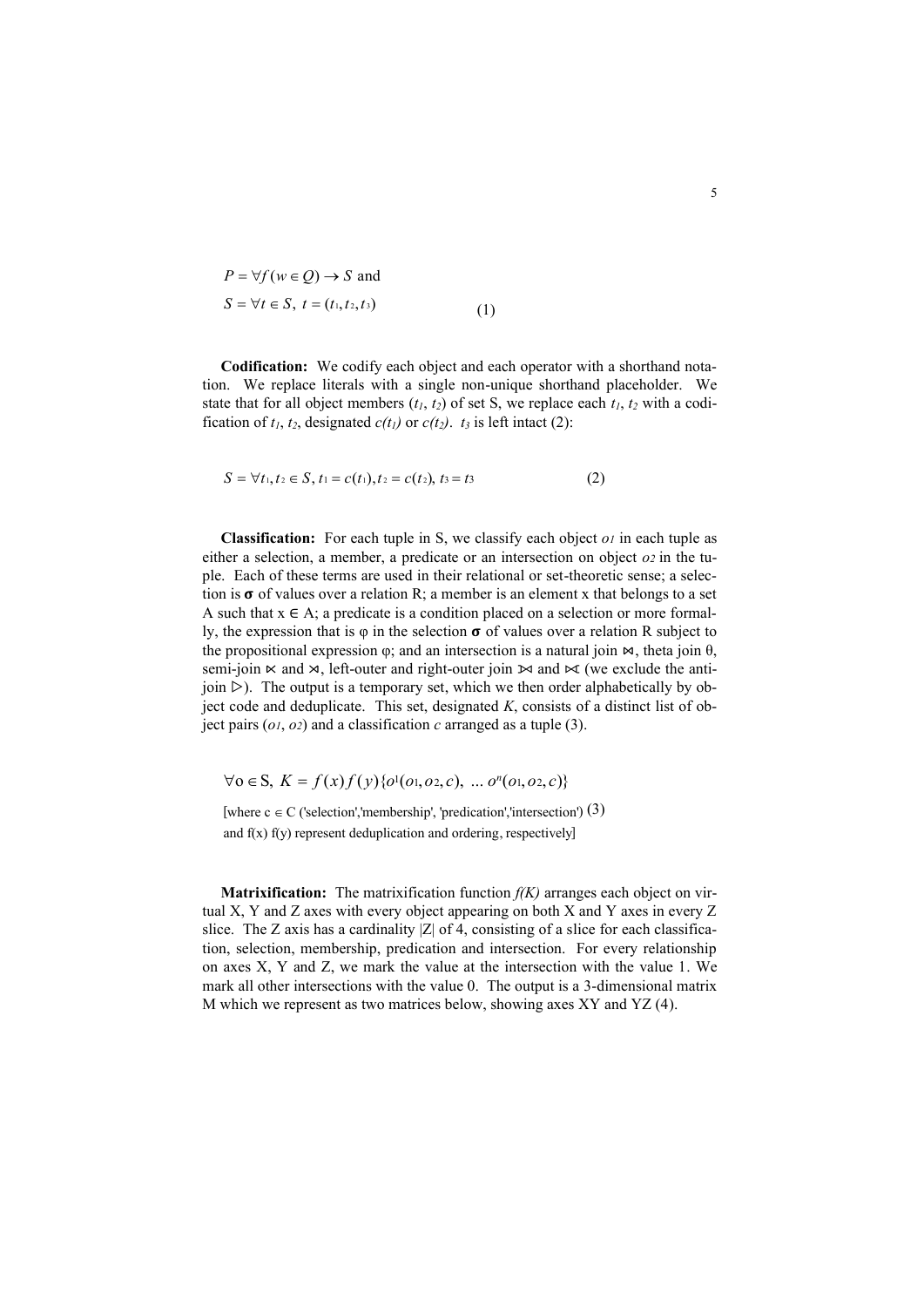$M = f(K)$ , such that:  $M(x) =$  ordered set of  $\forall o \in K$  and  $M(y) = M(x)$  and  $|M(x)| = |K|$ :  $|M(y)| = |K|$  and  $|M(z)| = 4$ such that the values in M consist of (XY, YZ):  $(0.41)$ 

$$
M = \begin{pmatrix} [0 \vee 1] & \cdots & [0 \vee 1] \\ \vdots & \ddots & \vdots \\ [0 \vee 1] & \cdots & [0 \vee 1] \end{pmatrix} \begin{pmatrix} [0 \vee 1] & \cdots & [0 \vee 1] \\ \vdots & \ddots & \vdots \\ [0 \vee 1] & \cdots & [0 \vee 1] \end{pmatrix}
$$
  
(XY) (YZ) (4)

**Compression:** We combine the ordered matrix of objects (in shorthand notation) in a string format and the resulting binary expression, read left-to-right (X), top-to-bottom (Y), front-to-back (Z) as a hexadecimal value.

$$
S' = \forall \, m \in M, hex(concat(m)) \tag{5}
$$

#### **Implementation**

We began by creating a sample schema based on the entities of a Sale, a Product, and a Customer. Sale is split into a strong entity and a weak entity, reflecting that SaleLineItem is a hierarchical child of Sale, the latter we term SaleHeader.

Our experiments are carried out using the Transact-SQL syntax on Microsoft SQL Server 2017 Developer Edition, with our algorithms coded in Python 3.8.2. We wrote an implementation of the MAC generator which ingests a single SQL query and outputs a hexadecimal query hash calculated from a multidimensional list object containing the binary intersections of each tuple, as described in our methodology.

To test the process, we generated 10,000 valid queries against our sample schema. Our generator used the schema definition and created queries subject to the following limitations, which match the limitations of our cube generator implementation: up to 2 joins, 12 predicates (including primitives and Booleans), 10 columns in the selection, excluding subqueries, CTEs, aggregates and sideeffecting functions (see Future Work). Literals were randomly generated. We then ran timing tests (determining MAC execution speed); cache tests (determining existing database optimiser efficiency in grouping queries); MAC generation

6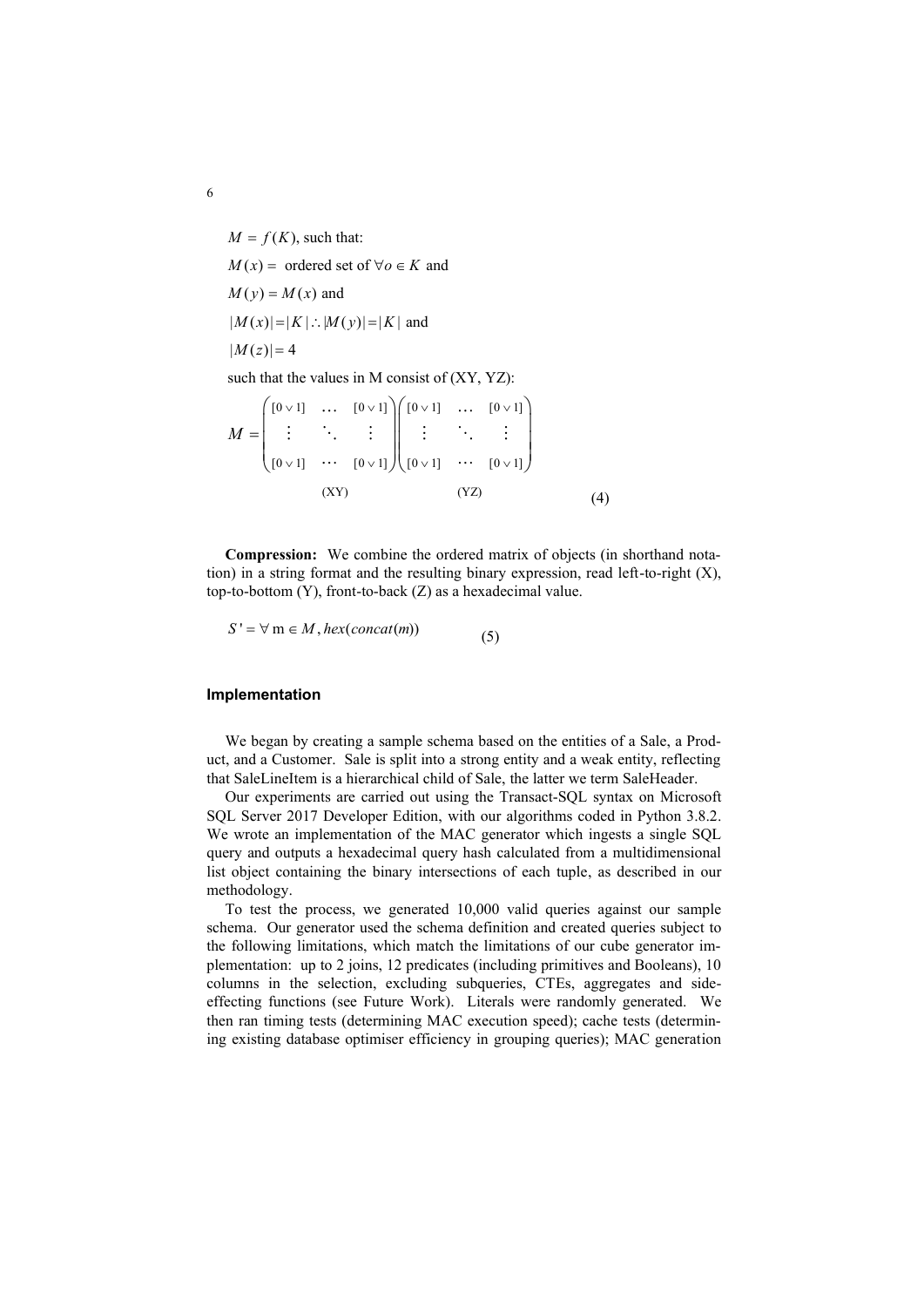tests, determining the efficiency of our process in grouping queries) and pair sampling tests (determining the validity of our process in grouping relationallyidentical queries together). Our results follow.

### **Results**

**Timing test** We iterated through each of the 10,000 queries in the pool using the MAC generator, capturing MAC process execution duration per query. We switched off console output to ensure parity with the database engine, where no console output is generated on query parsing.

We found that 10,000 executions were successful (100.0%). Of these, 48.86% completed in under 0.5ms; 71.19% completed in under 1.0ms; 91.53% completed in under 1.5ms; 95.13% completed in under 2.0ms with all outliers taking no longer than 4.0ms to complete, comprising the remaining 4.87% of the total. The mean average time to complete was 0.6ms (median 0.9ms, which may be more accurate given a standard deviation of 0.65ms, or 1.1 standard deviations from the mean, with variance of 0.42ms). Our results are shown in Fig. 2.



**MAC Generator Query Duration, 10,000 Executions** 

*Fig. 2: Results from timing test*

**Cache test** We next selected 1,000 random queries from the pool and executed them. We used a subset since Microsoft SQL Server ages out queries from the cache rapidly, depending on a proprietary algorithm; through trial-and-error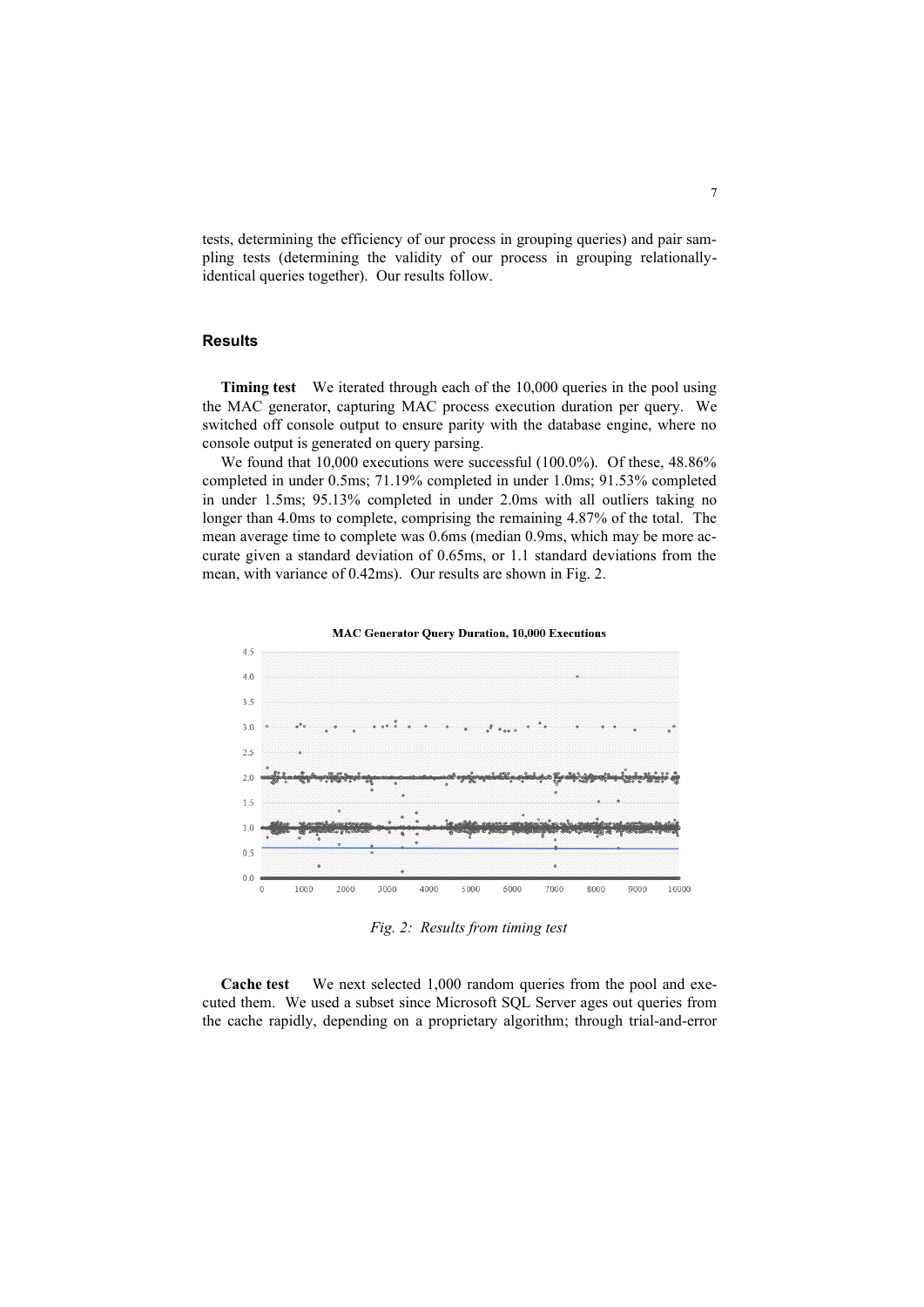we have found a range of 1,000-1,500 to fit comfortably within the cache, following a cache flush, before removal takes place (given no other load).

We measured the number of non-distinct query representations retained in the cache. We were able to retrieve 1,000 queries (100%) from the cache as expected.

We found every query had a distinct SQL handle, plan handle and query hash. This meant that during execution, even with forced parameterisation switched on, SQL Server was *unable to group or classify queries which, relationally, are identical* (different column arrangements; different predicate orders; different literals; inclusion of whitespace and/or carriage returns). For the purposes of parsing and recompilation, each query had an independent hash generated and there were no instances where a query handle or query hash were shared, or duplicated, by any given SQL query. Every query hash was distinct and the efficiency of the database query engine at determining like queries was therefore zero.

**MAC generation test** We next tested the efficiency of our new process to determine whether it was able to classify and group queries using the structural approach. We took a different random subset of 1,000 queries from the query pool and iterated through them, storing the generated hash of each query (the SQL Server equivalent of the query hash). We repeated our analysis of the hashes to determine if any grouping took place. We found the MAC classifier was able to group 1,000 queries into 112 distinct groups based on the structure of the query.

**Paired sampling test** We examined the grouped queries and sampled pairs from each group. Each pair of queries resulted in the same MAC hash. We examined every hash where at least two queries had the hash – a total of 80 hashes, from 112 (71.4%). For each of these hashes, we selected two queries at random and compared them manually to determine if they were truly relationally identical or whether our process had miscategorised them, and if so, in what manner. We classified the differences into 9 categories as shown in Table 1.

We found 27 pairs of 80 (33.6%) of queries that the MAC process grouped were both relationally and structurally identical; selection ordering, predicate ordering and predicate literals are disregarded for set equivalence as per Codd's model of relational algebra [2]. Of the remainder, 10 of 80 (12.5%) had hash collisions, resulting in set inequivalence; a further 35 (43.8%) differed on join direction; with the remainder having identical hashes for different predicates, also resulting in structural difference, or set inequivalence. The overall success rate for the MAC generator in correctly grouping queries was therefore 33.6%, in comparison to Microsoft SQL Server, which was unable to group queries at all (0.0%).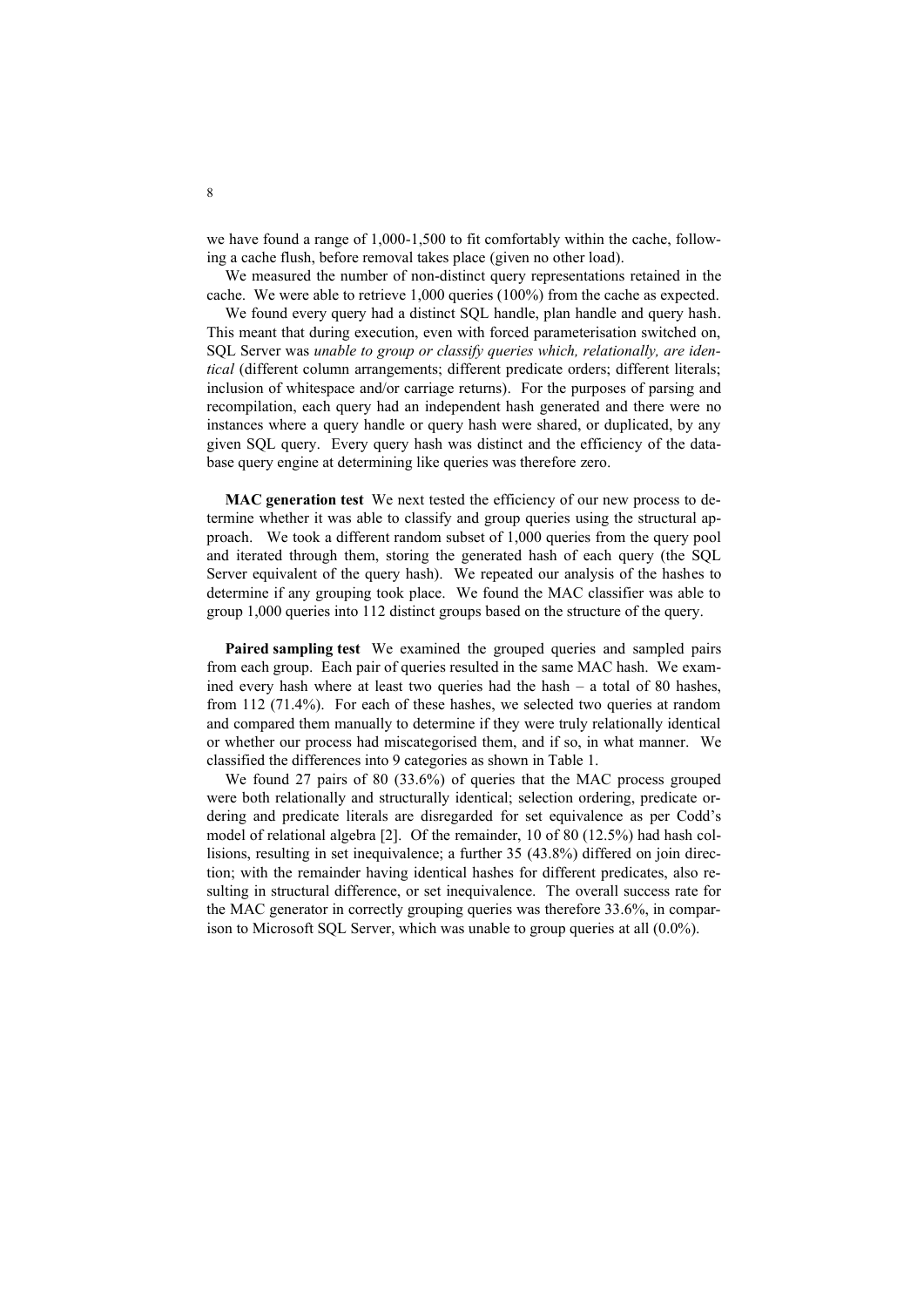| <b>Differences observed</b>              | <b>Count of pairs</b> | <b>Result</b>          |
|------------------------------------------|-----------------------|------------------------|
| Joins                                    | $\overline{2}$        | Structurally different |
| Predicates*                              | 3                     | Structurally different |
| Column ordering, joins                   | 12                    | Structurally different |
| Joins, predicates                        | 5                     | Structurally different |
| Chance collision (different relation)    | 10                    | Structurally different |
| Column ordering, joins, predicates       | 21                    | Structurally different |
| Column ordering                          | 13                    | Structurally identical |
| Column ordering, predicates              | 13                    | Structurally identical |
| Identical, except predicates or literals | 1                     | Structurally identical |
|                                          |                       |                        |
| <b>Total query pairs</b>                 | 80                    |                        |
| Queries structurally different           | 53                    |                        |
| Queries structurally identical           | 27                    |                        |
|                                          |                       |                        |

*Table 1: Results from paired sampling tests*

\* For predicates to differ, each member of a pair must have different columns involved in the predicate(s); column ordering, primitive operators and literals are disregarded as they are abstracted in both the relational algebra and query execution plans and therefore these queries are regarded as structurally identical.

# **Conclusions and Future Work**

In answer to the increasing variety and volume of queries presented to the relational database perimeter, we proposed a novel method of query deconstruction using structure rather than semantic content. By graphing query structure as a multidimensional adjacency cube (MAC), we show how queries that differ only in predicate ordering, trivial construction differences such as the presence of arbitrary whitespace, and which differ in literals can be grouped and hashed.

We built and demonstrated the MAC generator against a realistic 3NF schema. We wrote and executed 10,000 queries, noting the query and plan representations in Microsoft SQL Server. For a subset, we noted how each query had a distinct representation and grouping was only successful at the plan hash stage. We noted the RDBMS was unable to group any SQL query hashes, whereas our approach demonstrated grouping of 1,000 queries into 112 groups with a reasonable degree of overall success (33.7%) in correctly classifying like queries.

This ability to group queries structurally has an abundance of potential applications. Future work in this area includes development of the MAC parser to solve the join differentiation and small MAC group collisions observed; extending design to subsets, aggregates and the full SQL syntax; including the full range of relational algebra and applying this technique to query performance optimisation,